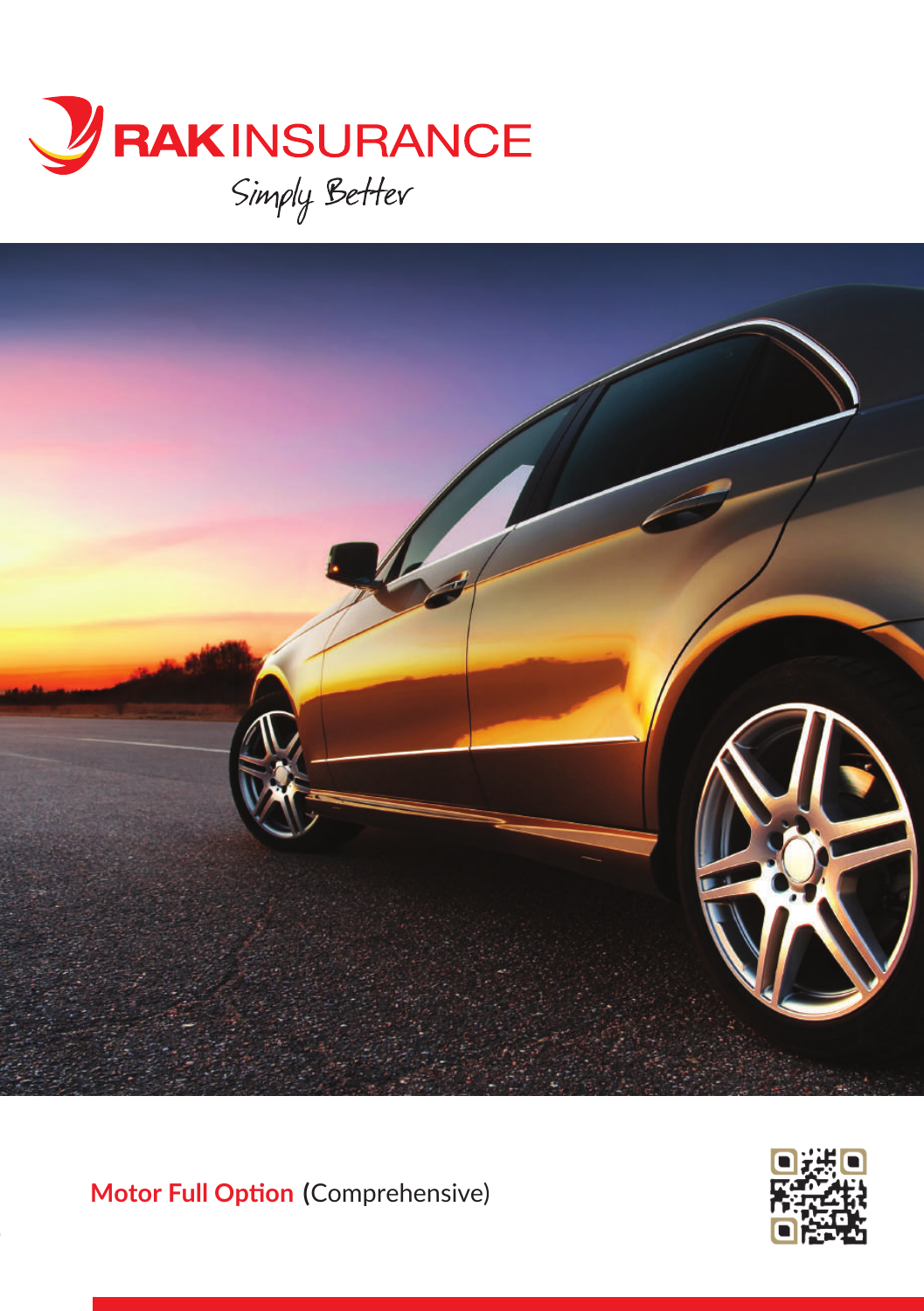

## **RAKINSURANCE Motor Full Option (Comprehensive)**

RAKINSURANCE Motor Full Option (Comprehensive) provides the right coverage for your motor vehicle so you can drive with ease and confidence. Now you can enjoy your trip with your family with greater peace of mind.

RAKINSURANCE Motor Full Option (Comprehensive) offers a wide range of coverage for own damage, third party liability, ambulance service and optional add-on benefits to suit your motor needs.

## **Online Solutions**

You can now buy your Motor insurance through our online portal simply visit our website at **www.rakinsurance.com** and click Buy Online. Our online portal offers:

- Quick online quote
- Hassle free online purchase
- Simplified documentation
- Personalised customer portal

| <b>Benefits</b>                                                                            | Coverage                                            |
|--------------------------------------------------------------------------------------------|-----------------------------------------------------|
| Physical loss or damage to insured vehicle                                                 | ✓                                                   |
| Third Party Death and bodily injury                                                        | Covered (Unlimited)                                 |
| Third Party Property damages                                                               | Covered up to AED 3,500,000/-                       |
| Personal Accident Benefit -Driver                                                          |                                                     |
| Personal Accident Benefit - Passenger                                                      | ✓                                                   |
| Agency repair (Subject to No claims)                                                       | Covered up to 25 months from first registration     |
| Passenger & Family members covered as Third Parties                                        |                                                     |
| <b>Emergency Medical Expenses</b>                                                          | Covered up To AED 5,000/-                           |
| Personal bodily Injury                                                                     | Covered up to AED 50,000/-                          |
| National Ambulance services                                                                | ✓                                                   |
| Fire & Theft cover                                                                         | ✓                                                   |
| Natural perils (Not declared as Natural Disaster by<br>Authority concerned)                | $\checkmark$                                        |
| Strikes & Riots                                                                            | $\checkmark$                                        |
| Personal Belongings                                                                        | Covered up to AED 5,000/-                           |
| Replacement of locks                                                                       | Covered up to AED 5,000/-                           |
| Valet Parking Theft Cover                                                                  | $\checkmark$                                        |
| Motor Trade Cover                                                                          | ✓                                                   |
| Windscreen Damage (Unlimited)                                                              | ✓                                                   |
| Off Road Coverage (applicable for vehicles with 4<br>wheel drive with off road capability) | $\checkmark$                                        |
| Auto GAP Insurance                                                                         | Covered up to first 6 months for brand new vehicles |